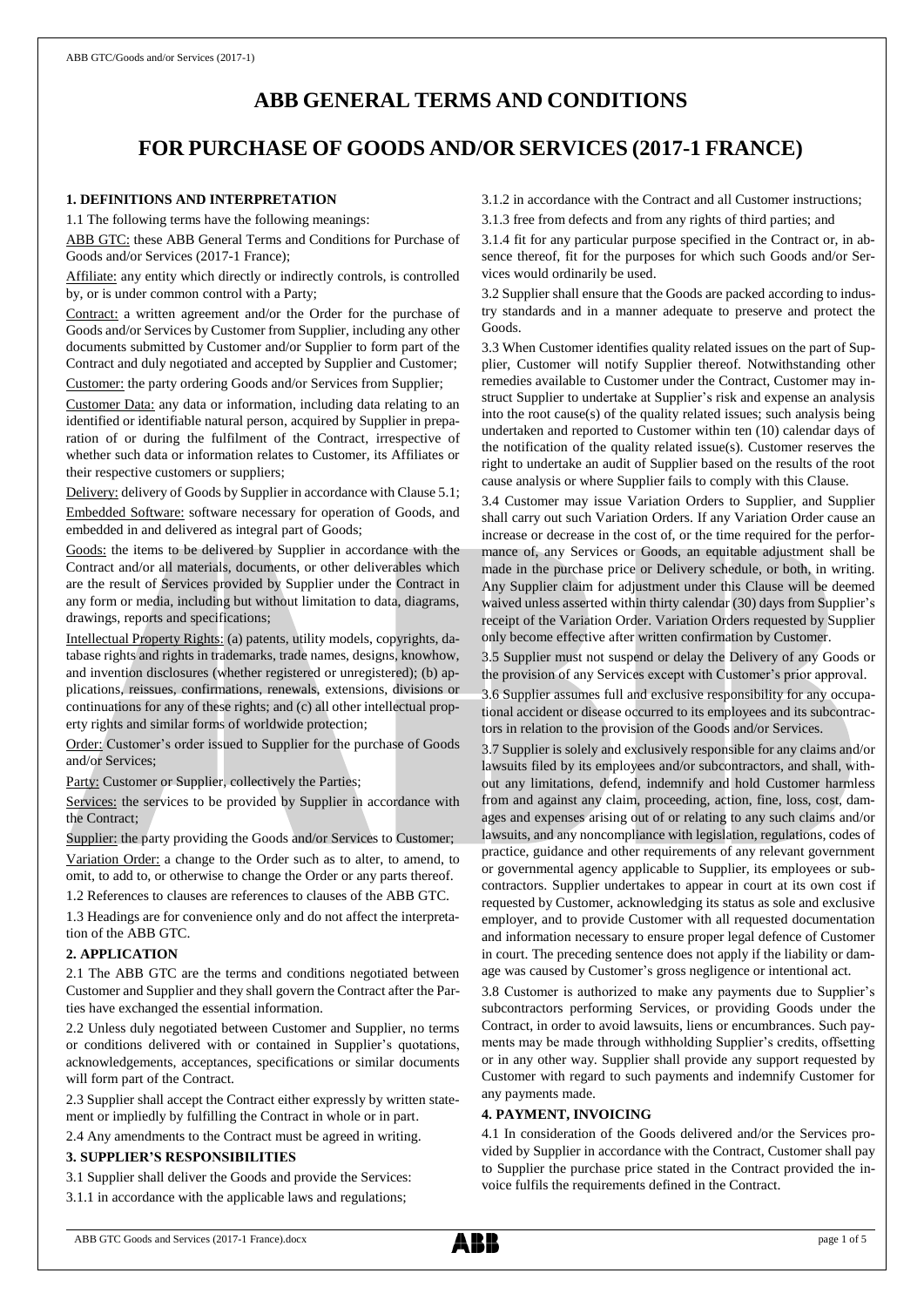4.2 Supplier shall submit invoices in an auditable form, complying with applicable laws, generally accepted accounting principles and the specific Customer requirements, containing the following minimum information: Supplier name, address and reference person including contact details; invoice date; invoice number; Order number and Supplier number; address of Customer; quantity; specification of Goods and/or Services; price (total amount invoiced); currency; tax or VAT amount; tax or VAT number; Authorized Economic Operator and/or Approved Exporter Authorization number and/or other customs identification number, if applicable; payment terms as agreed. In the event of late payment or maturity extension, it will be applied in accordance with the law as a penalty, an increase in the amount of receivables equal to three times the legal rate of interest. Similarly, in case of late payment or partial payment, a lump sum of 40 Euros is payable ipso jure from the first day of delay.

4.3 Invoices must be sent to the billing address specified in the Contract.

4.4 Customer shall pay the invoice in accordance with the payment terms agreed in the Contract.

4.5 Customer will reimburse expenses only at cost and to the extent agreed in writing.

4.6 Services charged on the basis of hourly rates require written confirmation of Supplier's time sheets by Customer. Supplier shall submit such time sheets to Customer for confirmation as may be instructed by Customer but latest together with any related invoice. Confirmation of time sheets cannot be construed as acknowledgement of any claims. Customer is not obliged to pay invoices based on time sheets which are not confirmed by Customer in writing.

4.7 Customer reserves the right to set off or withhold payment for Goods and/or Services not provided in accordance with the Contract.

#### **5. DELIVERY, PERFORMANCE OF SERVICES**

5.1 Unless agreed otherwise in the Contract, the Goods shall be delivered in accordance with INCOTERMS 2010 FCA, to the place defined in the Contract or, if no such place has been defined, to Customer's place of business.

5.2 The Services shall be provided at the place specified in the Contract or, if no such place has been specified, at Customer's place of business. 5.3 Supplier shall provide no later than at the time of acceptance of the Contract the following minimum information: number of packages and contents, the customs tariff numbers of the country of consignment, and the countries of origin for all Goods. For controlled Goods, the relevant national export control numbers must be indicated and, if the Goods and/or Services are subject to U.S. export regulations, the U.S. Export Control Classification Numbers (ECCN) or classification numbers of the International Traffic in Arms Regulations (ITAR) must be specified. Proofs of preferential origin as well as conformity declarations and marks of the country of consignment or destination are to be submitted without being requested; certificates of origin upon request. Supplier shall state the Order number on all invoices (in particular but not limited to commercial, pro forma or customs invoices).

5.4 The Goods shall be delivered, and Services shall be provided during Customer's business hours unless otherwise requested by Customer.

5.5 Upon Delivery, Supplier (or its appointed carrier) shall provide Customer a delivery note and any other required export and import documents not mentioned in Clause 5.3. If Customer has approved partial delivery, such delivery note shall also include the outstanding balance.

5.6 Ownership of the Goods passes to Customer at Delivery. To the extent that the Goods contain Embedded Software, ownership of such Embedded Software will not passto Customer, but Supplier shall grant, or – as applicable – shall procure that the third party owner grants, Customer and all users a worldwide, irrevocable, perpetual, transferable, non-exclusive, royalty-free right to use the Embedded Software as integral part of such Goods and/or for servicing either of them.

### **6. ACCEPTANCE**

6.1 Delivery of Goods or provision of Services may not be deemed to be acceptance of such Goods or Services by Customer. Customer shall have reasonable time to inspect or test the Goods and/or Services and to report any defects to Supplier. If a defect in the Goods and/or Services was not reasonably detectable during the inspection, Customer shall have reasonable time to provide notice of such defect after it has become apparent and/or to reject the Goods and/or Services.

6.2 The Parties may agree on a certain acceptance procedure, in which case acceptance will be subject to Customer's written acceptance statement. Supplier shall inform Customer in writing within a reasonable time period in advance when the Goods and/or Services are ready for acceptance.

6.3 Customer may enforce any remedy defined in the Contract for any rejected Goods or Services.

#### **7. DELAY**

If the Delivery of Goods or the provision of Services does not comply with the agreed date(s), Customer may:

7.1 terminate the Contract in whole or in part;

7.2 refuse any subsequent delivery of the Goods or provision of the Services;

7.3 recover from Supplier any expenses reasonably incurred by Customer in obtaining the Goods and/or Services in substitution from another supplier;

7.4 claim damages for any justified cost, loss, expenses and liquidated damages incurred by Customer which are attributable to Supplier's delay; and

7.5 claim liquidated damages as agreed in the Contract.

## **8. WARRANTY AND REMEDIES**

8.1 Supplier warrants that the Goods and/or Services comply with the Contract, including but without limitation to Supplier's responsibilities as defined in Clause 3.1.

8.2 Supplier warrants that the Goods are new and unused at the date of Delivery and remain free from defects during the warranty period.

8.3 The warranty period is twenty four (24) months from Delivery.

8.4 In case of breach of any warranty which is not remedied within forty eight (48) hours from Customer's notification, or in case of any other breach of the Contract, Customer is entitled to enforce any or more of the following remedies at its discretion and at Supplier's expense:

8.4.1 to give Supplier another opportunity to carry out any additional work necessary to ensure that the Contract is fulfilled, and/or to obtain prompt repair or replacement of the defective Goods and/or Services;

8.4.2 to carry out (or to instruct a third party to carry out) any additional work necessary to make the Goods and/or Services comply with the Contract;

8.4.3 to refuse any further Goods and/or Services;

8.4.4 to claim such damages as may have been sustained by Customer as a result of Supplier's breach of the Contract;

8.4.5 to terminate the Contract; in such event Customer has no obligation to compensate Supplier, and, at Customer's option, Supplier shall pay back to Customer any remuneration received from Customer for the Goods and/or Services and take back the Goods at Supplier's own cost and risk.

8.5 In case of a breach of any warranty, the entire warranty period shall be restarted for the defective Goods/Services from the date the remediation is completed to Customer's satisfaction.

8.6 The rights and remedies available to Customer under the Contract are cumulative and are not exclusive of any rights or remedies available at law or in equity.

#### **9. INTELLECTUAL PROPERTY RIGHTS**

9.1 Subject to Clause 9.2, Supplier hereby grants Customer, or undertakes to procure that Customer is granted, a worldwide, irrevocable,

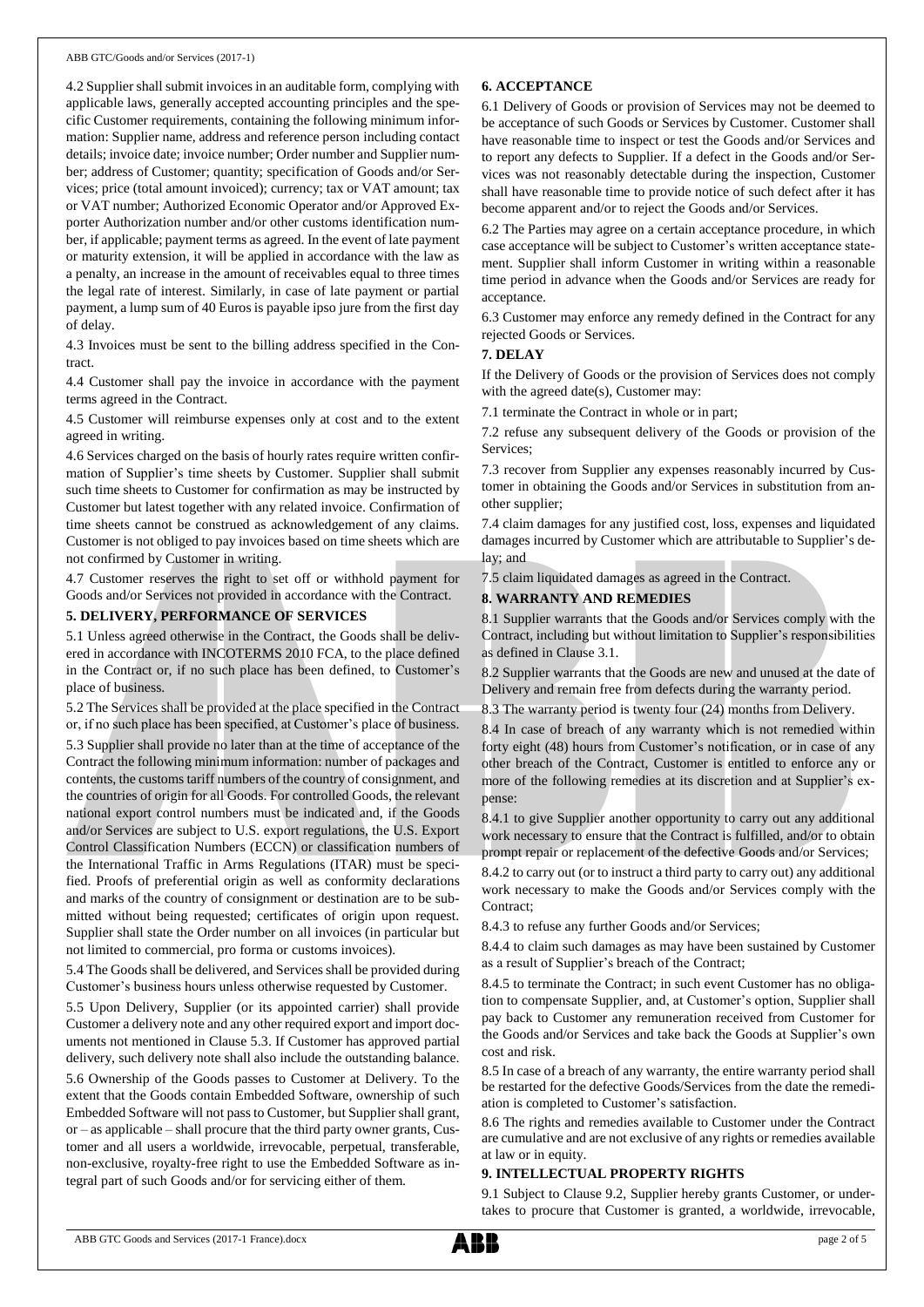transferable, non-exclusive, royalty-free license to use the Intellectual Property Rights in the Goods, including Embedded Software, if any.

9.2 Supplier herewith assigns to Customer full ownership rights in any Intellectual Property Rights in Goods resulting from the Services. Supplier further agrees, upon Customer's request and at its cost, to take all further steps necessary to perfect Customer's ownership to the Intellectual Property Rights.

9.3 Intellectual Property Rights in any Goods created by or licensed to Supplier prior or outside a Contract (Pre-Existing IPR) will remain vested in Supplier (or the third party owner). To the extent that Pre-Existing IPR are embedded in any Goods resulting from the Services, Supplier grants, or undertakes to procure that the third party owner grants, Customer and its Affiliates a worldwide, irrevocable, transferable, non-exclusive, royalty-free license to use the Pre-Existing IPR as part of such Goods, including the right to improve, develop, market, distribute, sublicense or otherwise use such Pre-Existing IPR.

9.4 Supplier must specify in writing and prior to Delivery all open source software contained in or used by Embedded Software, if any, and request Customer's written approval. Supplier agrees to replace at its own cost any open source software components rejected by Customer with software of at least the same quality and functionality.

9.5 If any claim is made against Customer that the Goods and/or Services infringe a third party's Intellectual Property Rights, Supplier shall at its cost, but at Customer's discretion (i) procure for Customer and Customer's clients, as the case may be, the right to continue using the Goods and/or Services; (ii) modify the Goods and/or Services so they cease to be infringing; or (iii) replace the Goods and/or Services by non-infringing equivalents. Otherwise, Customer is entitled to terminate the Contract and to reclaim all sums which it has paid to Supplier thereunder.

#### **10. COMPLIANCE, INTEGRITY**

10.1 Supplier shall provide the Goods and/or Services in compliance with all relevant laws, regulations, and codes of practice.

10.2 Supplier and its subcontractors must comply with the ABB List of Prohibited and Restricted Substances and report to Customer the substances contained in the Goods. Supplier must also comply with the reporting and other requirements regarding Conflict Minerals made available under **[www.abb.com](http://www.abb.com/) – Supplying – Material Compliance – ABB Policy and Supplier Requirements** or otherwise and shall provide Customer with documents, certificates and statements as requested. Any statement made by Supplier to Customer (whether directly or indirectly) with regard to materials used for or in connection with the Goods and/or Services will be deemed to be a representation under the Contract.

10.3 Supplier represents and warrants that it is and will remain fully compliant with all applicable trade and customs laws, regulations, instructions, and policies, including, but not limited to, satisfying all necessary clearance requirements, proofs of origin, export and import licenses and exemptions from, and making all proper filings with appropriate governmental bodies and/or disclosures relating to the provision of services, the release or transfer of goods, hardware, software and technology.

10.4 No material or equipment included in or used for the Goods and/or Services must originate from any company or country listed in any relevant embargo issued by the authority in the country where the Goods and/or Services will be used or an authority otherwise having influence over the equipment and material forming part of the Goods and/or Services. If any of the Goods and/or Services are or will be subject to export restrictions, it is Supplier's responsibility to promptly inform Customer in writing of the particulars of such restrictions.

10.5 Both Parties warrant that each will not, directly or indirectly, and that each has no knowledge that other persons will, directly or indirectly, make any payment, gift or other commitment to its customers, to government officials or to agents, directors and employees of each Party, or any other party in a manner contrary to applicable laws (including but not limited to the U. S. Foreign Corrupt Practices Act, the

UK Bribery Act 2010 and, where applicable, legislation enacted by member states and signatories implementing the OECD Convention Combating Bribery of Foreign Officials), and shall comply with all relevant laws, regulations, ordinances and rules regarding bribery and corruption. Nothing in the Contract will render either Party or any of its Affiliates liable to reimburse the other for any such consideration given or promised.

10.6 Supplier herewith acknowledges and confirms that Supplier has received a copy of ABB's Code of Conduct and ABB's Supplier Code of Conduct or has been provided information on how to access both ABB Codes of Conduct online under **[www.abb.com/Integrity](http://www.abb.com/Integrity)**. Supplier agrees to perform its contractual obligations in accordance with both ABB Codes of Conduct.

10.7 ABB has established reporting channels where Supplier and its employees may report suspected violations of applicable laws, policies or standards of conduct as authorized by French law and such as mandated by the CNIL(Commission Nationale Informatique et Liberté): Web portal: **[www.abb.com/Integrity](http://www.abb.com/Integrity) – Reporting Channels**; contact details specified on this Web portal.

10.8 Any violation of an obligation contained in this Clause 10 is a material breach of the Contract and entitles the other Party to terminate the Contract with immediate effect and without prejudice to any further rights or remedies available thereunder or at law. Notwithstanding anything to the contrary in the Contract, each Party shall, without any limitations, indemnify and hold harmless the other Party for all liabilities, damages, cost or expenses incurred as a result of any such violation and/or termination of the Contract, or arising from export restrictions concealed by Supplier.

### **11. CONFIDENTIALITY, DATA SECURITY, DATA PROTECTION**

11.1 Supplier shall keep in strict confidence all Customer Data and any other information concerning Customer's or its Affiliates' business, their products and/or their technologies which Supplier obtains in connection with the Goods and/or Services to be provided (whether before or after acceptance of the Contract). Supplier shall restrict disclosure of such confidential material to such of its employees, agents or subcontractors or other third parties as need to know the same for the purpose of the provision of the Goods and/or Services to Customer. Supplier shall ensure that such employees, agents, subcontractors or other third parties are subject to and comply with the same obligations of confidentiality as applicable to Supplier and will be liable for any unauthorized disclosures.

11.2 Supplier shall apply appropriate safeguards, adequate to the type of Customer Data to be protected, against the unauthorised access or disclosure of Customer Data and protect such Customer Data in accordance with the generally accepted standards of protection in the related industry, or in the same manner and to the same degree that it protects its own confidential and proprietary information – whichever standard is higher. Supplier may disclose confidential information to Permitted Additional Recipients (which means Supplier's authorised representatives, including auditors, counsels, consultants and advisors) provided always that (i) such information is disclosed on a strict need-to-know basis, and (ii) such Permitted Additional Recipients sign with Supplier a confidentiality agreement with terms substantially similar hereto or, where applicable, are required to comply with codes of professional conduct ensuring confidentiality of such information. Supplier shall comply with, and ensure that the Permitted Additional Recipients comply with, any security procedure, policy or standard provided to Supplier by Customer or any of its Affiliates from time to time, and in particular with the ABB Cyber Security Requirements for Suppliers as made available under **[www.abb.com/Supplying/Cybersecurity](http://www.abb.com/Supplying/Cybersecurity)**, or as otherwise set out in the Contract.

11.3 Supplier must not (i) use Customer Data for any other purposes than for providing the Goods and/or Services, or (ii) reproduce the Customer Data in whole or in part in any form except as may be required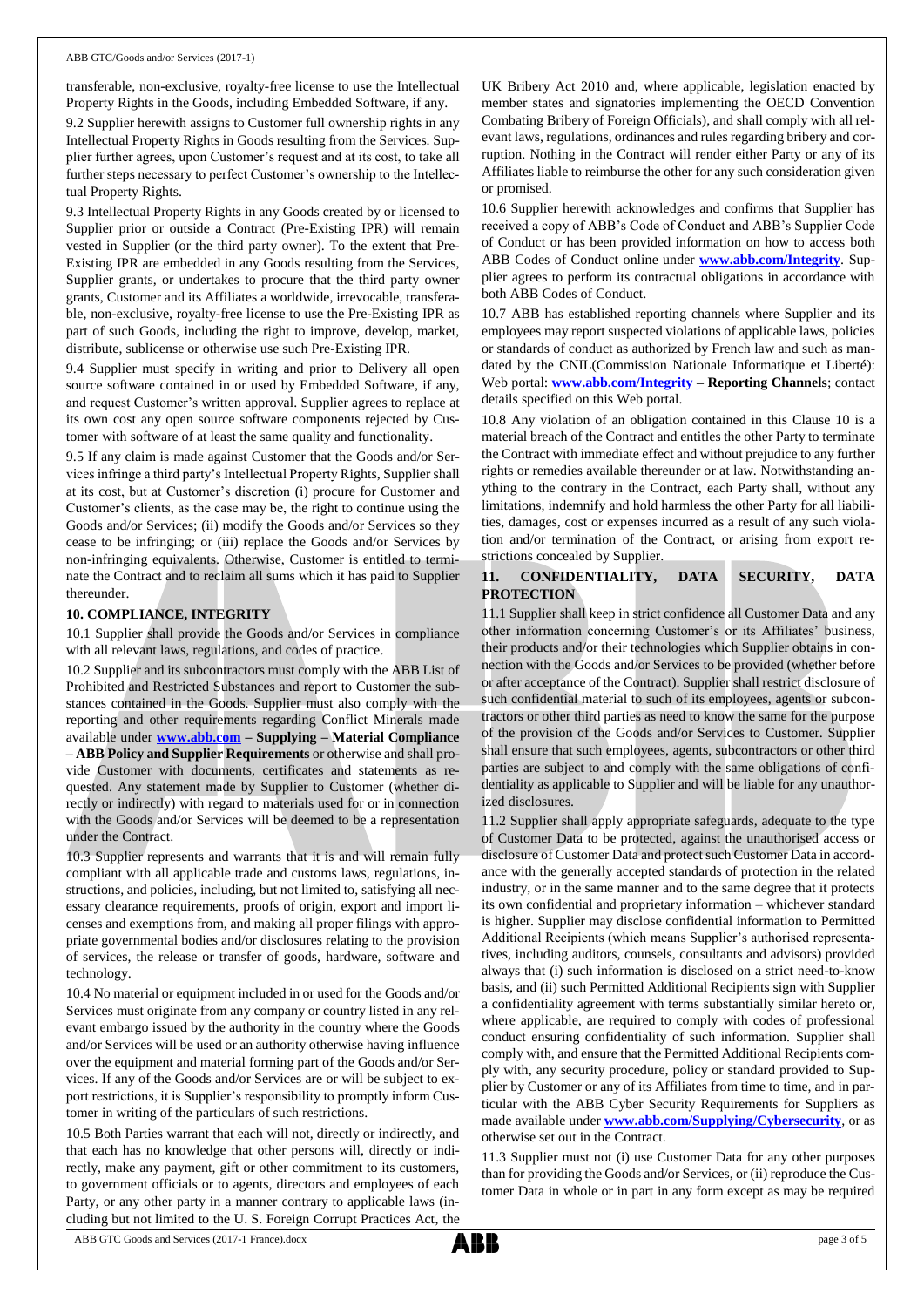by the Contract, or (iii) disclose Customer Data to any third party, except to Permitted Additional Recipients or with the prior written consent of Customer.

11.4 Supplier shall install and update at its own cost adequate virus protection software and operating system security patches for all computers and software utilized in connection with providing the Goods and/or Services.

11.5 Supplier shall inform Customer without delay about suspicion of breaches of data security or other serious incidents or irregularities regarding any Customer Data.

11.6 Supplier agrees that Customer is allowed to provide any information received from Supplier to any Affiliate of Customer. Supplier shall obtain in advance all necessary approval or consent for Customer to provide such information to Customer's Affiliates if such information is confidential for any reason or subject to applicable data protection or privacy laws and regulations.

#### **12. LIABILITY AND INDEMNITY**

12.1 Without prejudice to applicable mandatory law, Supplier shall, without any limitations, indemnify and hold harmless Customer for all liabilities, damages, cost, losses or expenses incurred by Customer as a result of Supplier's breach of the Contract. Supplier shall, without any limitations, indemnify and hold harmless Customer for any claim made by a third party against Customer in connection with the Goods and/or Services, including but without limitation to claims that such Goods and/or Services infringe a third party's Intellectual Property Rights. Upon Customer's request Supplier shall defend Customer against any third party claims.

12.2 Supplier is responsible for the control and management of all of its employees, suppliers and/or subcontractors, and it is responsible for their acts or omissions as if they were the acts or omissions of Supplier.

12.3 Supplier shall maintain in force, and upon request provide evidence of, adequate liability insurance and statutory worker's compensation/employer's liability insurance with reputable and financially sound insurers, which however will not relieve Supplier from any liability towards Customer. The insured amount cannot be considered as limitation of liability.

#### **13. TERMINATION**

13.1 Customer may terminate the Contract for convenience in whole or in part by giving Supplier thirty (30) calendar days written notice. In such event Customer shall pay to Supplier the value of the delivered but unpaid Goods and/or Services and proven direct cost reasonably incurred by Supplier for the undelivered Goods and/or Services, however in no event more than the price for the Goods and/or Services agreed under the Contract. No further compensation will be due to Supplier.

13.2 In the event of Supplier's breach of the Contract, Customer is entitled to terminate the Contract in accordance with Clause 8.4.

13.3 Customer may terminate the Contract with immediate effect by notice in writing in the event that (i) an interim order is applied for or made, or a voluntary arrangement approved, or a petition for a bankruptcy order is presented or a bankruptcy order is made against Supplier; or (ii) any circumstances arise which entitle the court or a creditor to appoint a receiver or administrator or to make a winding-up order; or (iii) other similar action is taken against or by Supplier by reason of its insolvency or in consequence of debt; or (iv) there is a change of control of Supplier.

13.4 Upon termination Supplier shall immediately and at Supplier's expense return to Customer all Customer property (including any Customer Data, documentation, and transfer of Intellectual Property Rights) then under Supplier's control and provide Customer with the complete documentation about the delivered Goods and/or Services.

#### **14. FORCE MAJEURE**

14.1 Neither Party will be liable for any delay or failure to perform its obligations under a Contract if the delay or failure results from an event of Force Majeure. Force Majeure means an event that was not foreseeable by the affected Party at the time of execution of the Contract, is unavoidable and outside the reasonable control of the affected Party, provided that it cannot overcome such event despite all reasonable efforts, and that it provides notice to the other Party within five (5) calendar days from occurrence of the Force Majeure event.

14.2 If a Force Majeure event exceeds thirty (30) calendar days, either Party may terminate the Contract forthwith by written notice without liability. Each Party shall use reasonable efforts to minimise the effects of the Force Majeure event.

### **15. ASSIGNMENT AND SUBCONTRACTING**

15.1 Supplier may neither assign, nor transfer, encumber nor subcontract the Contract, nor any parts thereof (including any monetary receivables from Customer) without prior written approval of Customer. 15.2 Customer may assign, transfer, encumber, subcontract or deal in

any other manner with the Contract or parts thereof to its Affiliates.

#### **16. NOTICES**

Any notice must be given duly signed by registered mail, courier, or by e-mail to the address of the relevant Party as stated in the Contract or to such other address as such Party may have notified in writing. Email require written confirmation of the receiving Party. Supplier's reply, correspondence, information or documentation related to the Contract must be provided in the language used in the Contract.

#### **17. WAIVERS**

Failure to enforce or exercise any term of the Contract does not constitute a waiver of such term and does not affect the right later to enforce such or any other term therein contained.

## **18. GOVERNING LAW AND DISPUTE SETTLEMENT**

18.1 The Contract is governed by the laws of the country (and/or the state, as applicable) where Customer is registered, however under exclusion of its conflict of law rules and the United Nations Convention on International Sale of Goods.

18.2 If Customer and Supplier are registered in the same country, any dispute arising in connection with the Contract which cannot be settled amicably shall be submitted for resolution to the jurisdiction of the civil courts of Paris.

18.3 If Customer and Supplier are registered in different countries, any dispute arising in connection with the Contract which cannot be settled amicably shall be finally settled under the Rules of Arbitration of the International Chamber of Commerce by one arbitrator appointed in accordance therewith. Place of arbitration shall be Customer's place of registration. The language of the proceedings and of the award shall be English.

#### **19. SEVERABILITY**

The invalidity or unenforceability of any term of the Contract will not adversely affect the validity or enforceability of the remaining terms. The Contract will be given effect as if the invalid or unenforceable term had been replaced by a term with a similar economic effect.

#### **20. SURVIVAL**

20.1 Provisions of the Contract which either are expressed to survive its termination or from their nature or context it is contemplated that they are to survive such termination will remain in full force and effect notwithstanding such termination.

20.2 The obligations set forth in Clauses 8 (Warranty and Remedies), 9 (Intellectual Property Rights), 11 (Confidentiality, Data Security, Data Protection) and 12 (Liability and Indemnity) exist for an indefinite period of time and survive expiration or termination of the Contract for any reason.

# **21. ENTIRETY**

The Contract constitutes the entire agreement between the Parties and replaces any prior agreement between them with regard to its subject.

#### **22. RELATIONSHIP OF PARTIES**

22.1 The relationship of the Parties is that of independent parties dealing at arm's length and nothing in the Contract may be construed to